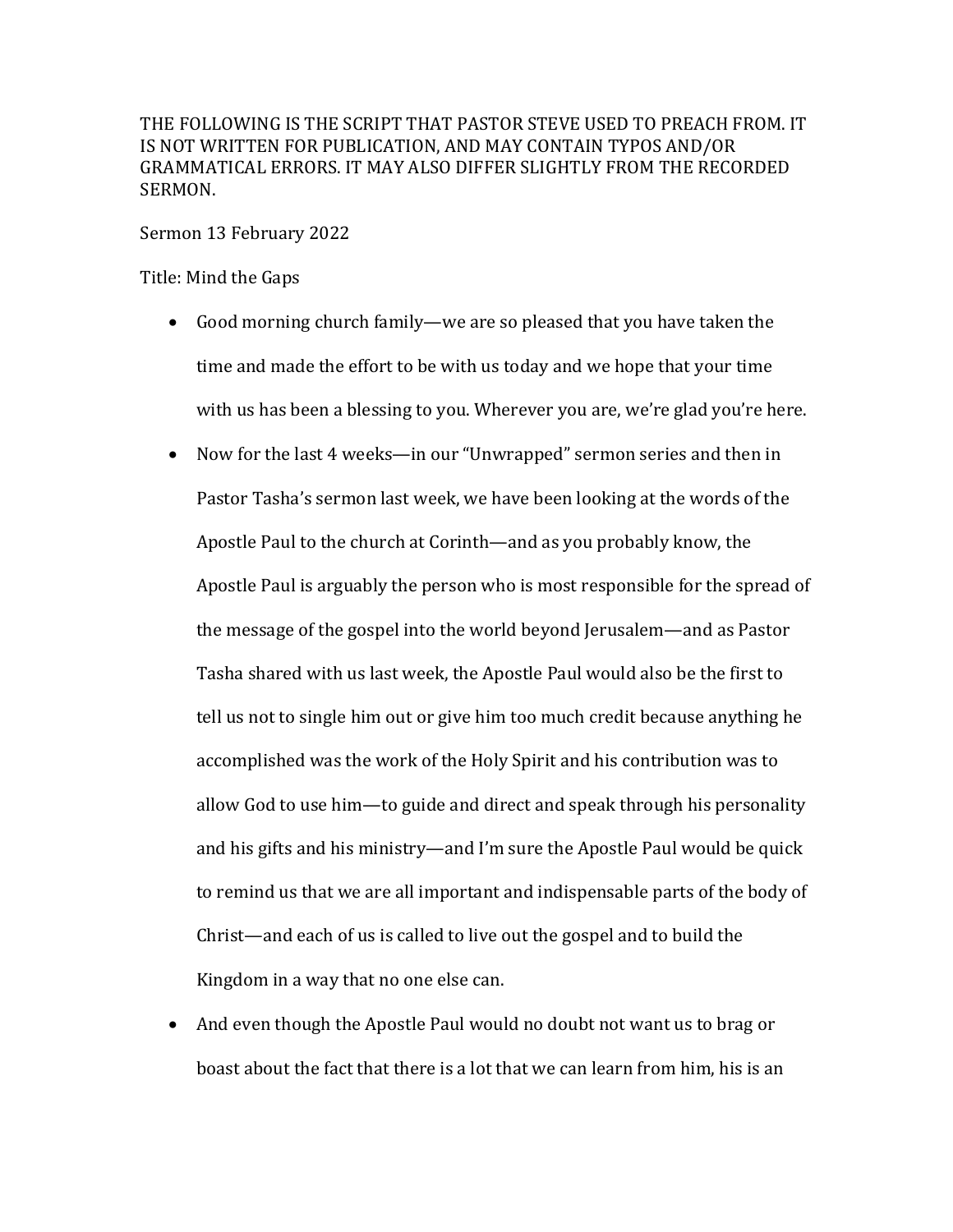example worth studying—we can learn not only from the words he wrote in his letters but also from the way he lived his life—and if you're at all interested in learning more about the Apostle Paul—who he was and what he did and the things he taught—you really can't do much better than looking at the work of Tom Wright—he's also known as NT Wright, and he's probably the pre-eminent Pauline scholar in the world right now—you could say about his knowledge of Paul that he wrote the book—and he did—he wrote this book right here called Paul: A Biography—which is a fascinating and really accessible story of Paul's life that I can't recommend highly enough— Professor Wright has written a lot of other books and articles as well-some of them are very dense and scholarly and not so easy to understand, but Tom Wright is certainly the expert whose opinion I would give the most weight to when it comes to any question you might have about the Apostle Paul.

- And so, back two or three years ago when we were doing a Bible Study series called "Big Faith" at the church—when the Apostle Paul was the subject of our study we watched some video of an interview with Dr Wright—and in that interview, Dr Wright was asked what I think is a very interesting question—and that question was about what Paul's most significant strength was—what characteristic of the Apostle Paul was most important—was it his zeal--his tenacity? His charisma? His knowledge of Hebrew tradition? His ability to bridge cultures? And Dr Wright gave a very interesting answer. This is what he said:
- VIDEO (2 mins)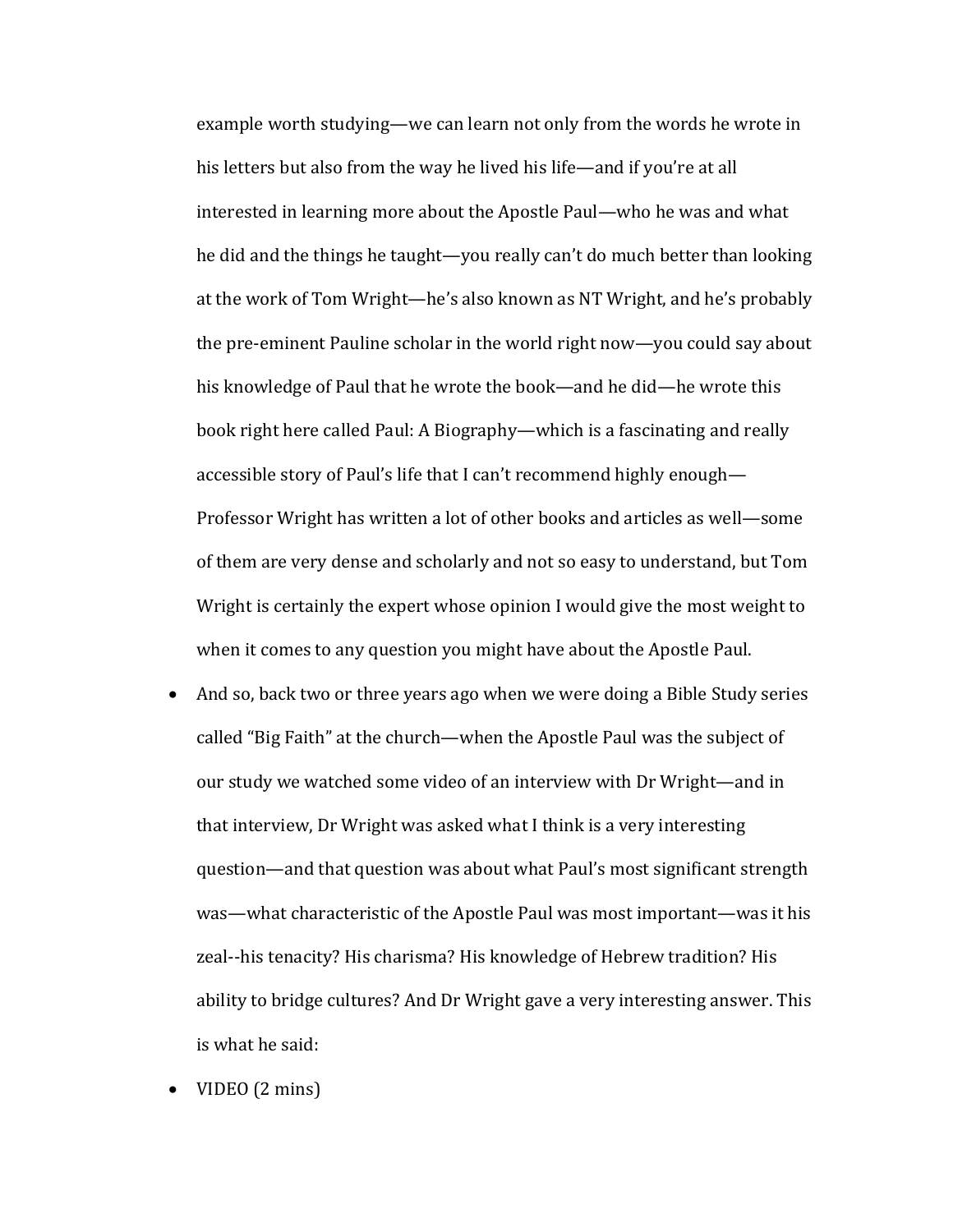- All the other strengths that we can attribute to the Apostle Paul notwithstanding—his tenacity, his intellect, his ability to communicate, his knowledge of His tradition—the singular strength that Dr Wright says is most important, most fundamental—is his prayer life. The time he spends in prayer.
- You know Pastor Tasha and I spent quite a bit of time in prayer on Monday and Tuesday of this week during the District Ministers' prayer conference—it was an uplifting and refreshing time with dozens of other ministers from all across the British Isles North District—and because of the COVID situation it was held on ZOOM—that online meeting technology that many of us have become so familiar with over the past couple of years—and videoconferencing technology was surely a blessing back during the lockdown we were able to have our prayer meetings and our board meetings and our Bible studies even when we couldn't meet together in our building—and I am certainly thankful for that $-$
- Back in December I was able to FaceTime on my phone—to have a video call-- with my Mom the day before she died—she could see and hear me and I could see and hear her and I'll tell you that opportunity was just priceless and what a precious blessing that was
- You know I'm old enough to remember back when I was a kid—when I was a teenager, I used to sit at the kitchen table and talk to my friends—like Tasha—on the phone—on those old rotary-dial phones with the handset attached with a cord—we call them landlines now—and I'd stretch that cord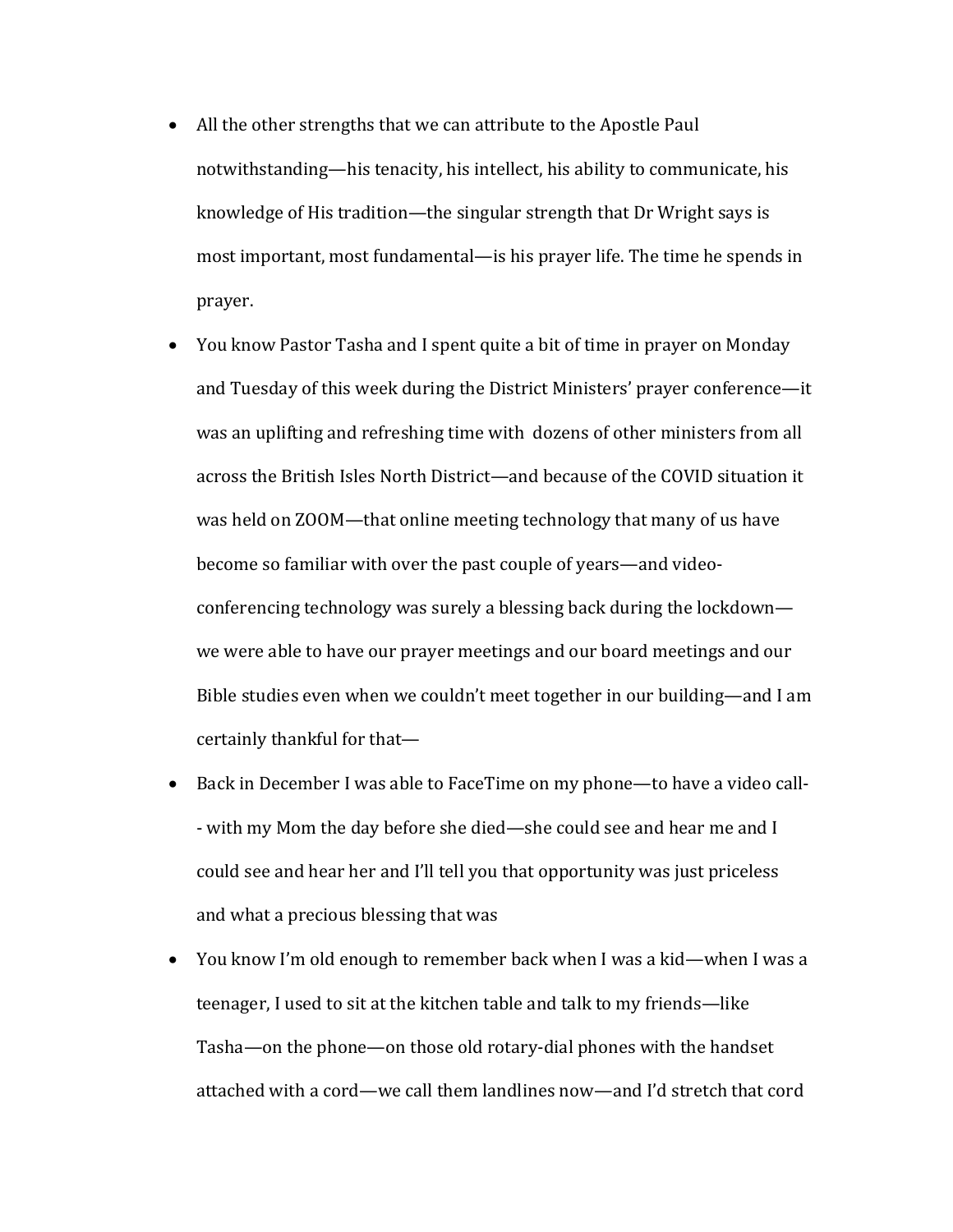from the phone on the wall all the way across the room to the chair I was sitting in—as far as the cord would reach

- And back then I remember that every now and then I'd see some sciencefiction show, like I would watch a TV show like Star Trek, or the Jetsons, or a movie like Back to the Future, or if I went to Disney World we'd see the World of Tomorrow—and in those visions of the future they always had these phones that could be carried in your pocket—and these video phones, where you could see the person you were talking to—in real time—and I'd think -can you imagine what that's going to be like, someday, decades in the future—after the year 2000 maybe—when there might be such miracles of technology?
- Well, now I've had a MOBILE phone for at least 20 years, maybe more—and a " smartphone" for much of that time-- and we now live in a world where Zoom and video conferences or Facetime calls are commonplace—just something we do
- and carrying phones in our pockets is just the way things are now; we participate in video calls and videoconferences, we watch livestreams—and you're watching an online service right now--
- And even though this kind of technology is amazing, even miraculous—every now and then something happens with it that NEVER happened with the corded phones—the landlines-- we used to use all those years ago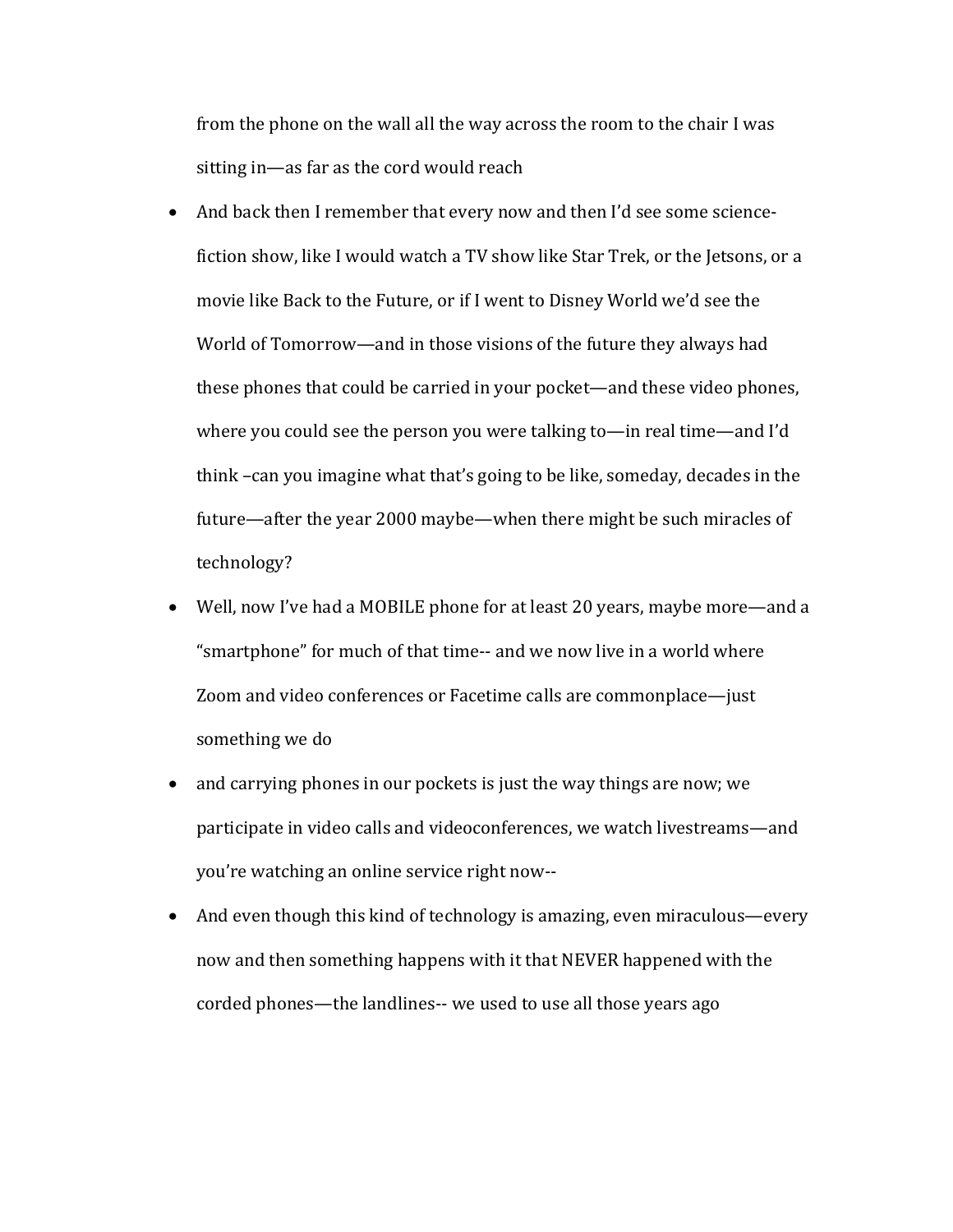- I'm talking about when you're in a conversation on FaceTime, or watching a church service, or on a Zoom call—and something like this happens (--glitch in video--)—garbled/frozen
- And it's so annoying—things just freeze or go silent—and sometimes you don't know it's happening, so you just keep talking—or praying or whatever's going on—and the person—or people-- who are watching just see this frozen screen and they can't hear what you're saying and they just have to wait and when the connection clears up they say—"could you repeat that? We didn't hear any of it."
- My favorite is when you're not sure about the connection and so you ask "Can you hear me now?" And the person you're talking to says "No" ---and you think, "wait what?? How do you know what I asked?"
- Gaps in connectivity can really dramatically hinder the ability to communicate, to have a conversation, to relate to and understand each other
- Our main scripture today is from Chapter 5 of Paul's First Epistle to the Thessalonians. And today's ENTIRE main scripture consists of only one sentence, and really just two words in that sentence.
- But before we get to that sentence, here's a little background. Paul is writing to the newly established Christian church at Thessalonica, in Greece, probably to an audience that included both Jews and Greeks—kind of like the folks at Corinth. In fact it's thought that Paul probably wrote this letter while he was in Corinth, around 52 AD, and some scholars think that 1 Thessalonians is the first letter Paul wrote to any church—others think that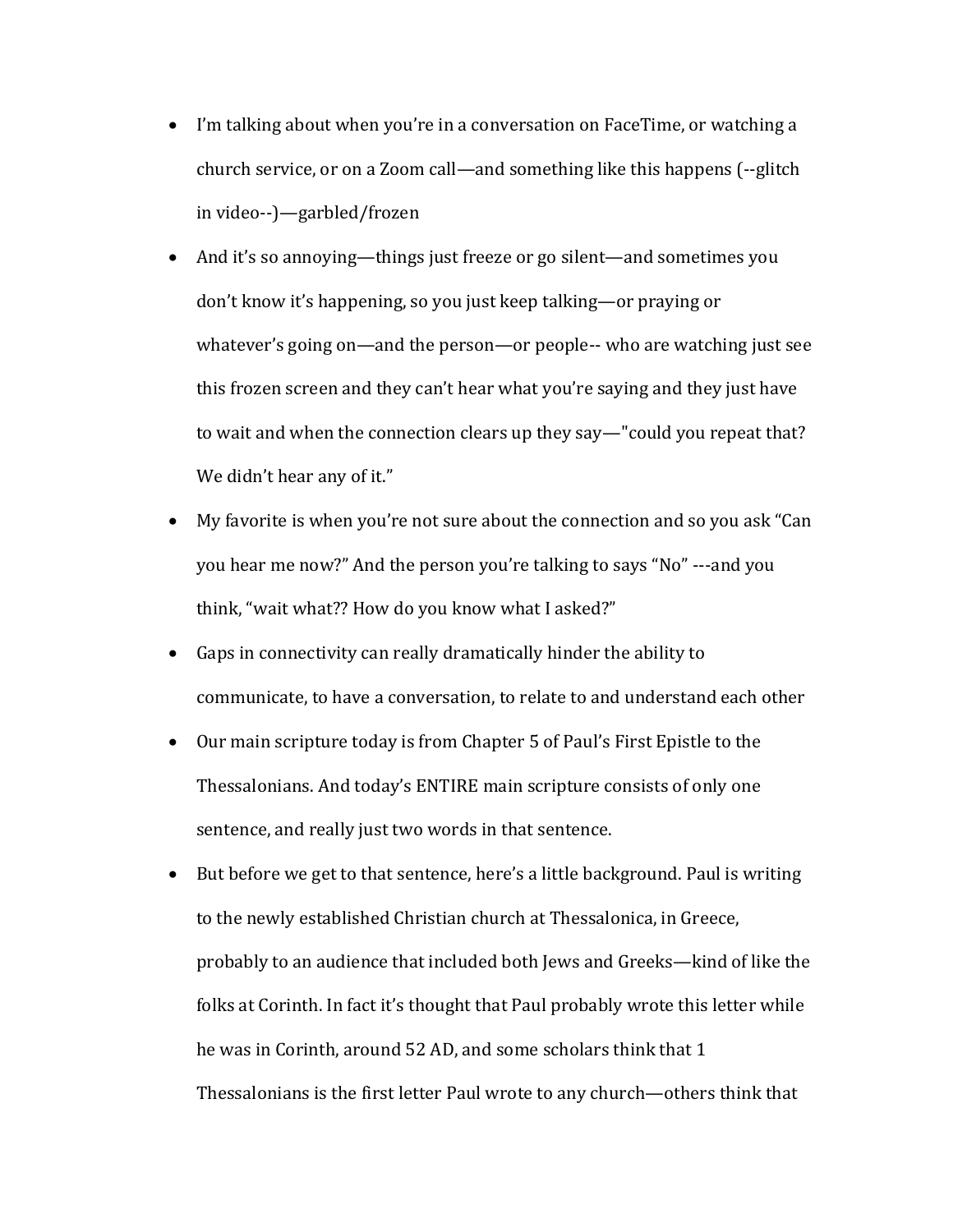may have been Galatians. But for the most part, 1 Thessalonians is a letter of encouragement and reassurance—there aren't really any major issues that need to be addressed, like there were in Corinth—at least not yet—and so in this letter Paul gives thanks for the love and faith of the church, he recollects the time he spent with them, gives them a little theology about the second coming, and then wraps the letter up at the end of Chapter 5—but just before he closes the letter, he gives the church some specific instructions about how they should live as Christians, from verse 12 through 22. He says things like, "be at peace among yourselves, respect those who labor among you, admonish the idlers, encourage the fainthearted"—there's some great advice for the church today contained in those verses. But right in the middle of those instructions is a single sentence containing three commands, and this is the sentence I want to look at this morning. Let's read it together, beginning with verse 16:

- Rejoice always, <sup>17</sup> pray without ceasing, <sup>18</sup> give thanks in all circumstances; for this is the will of God in Christ Jesus for you.
- At first glance, you might think these three commands are hyperbole exaggeration. Of course Paul doesn't mean rejoice always, like ALL the time, or to give thanks in every circumstance—I mean Paul was beaten, imprisoned, and finally beheaded—are we to believe that he was joyous and thankful -and praying--even then?
- Yes, I think so, even then. We'll come back to that.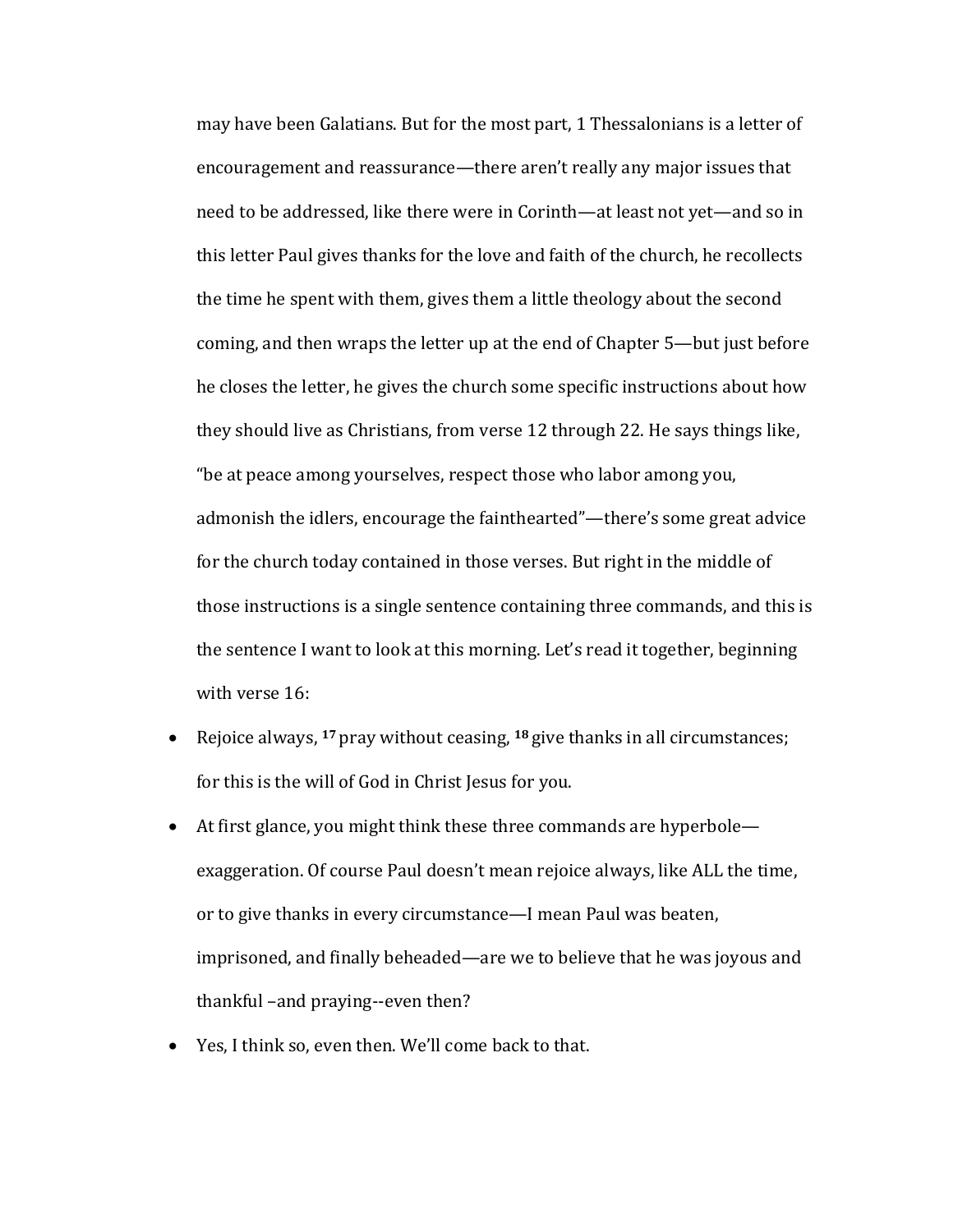- But because I want to think about prayer this morning, I want us to look at that command in the middle. Pray without ceasing.
- Now Paul uses similar wording to refer to rejoicing and giving thanks—he uses the words "pantote"—literally at ALL TIMES and "panti"—in ALL things—but his wording when he talks about prayer is different—Paul says "Pray without ceasing" and the word that is translated "without ceasing" is
	- o *adialeiptós***—there** are 3 parts to this word
	- o *a:* **not, without**
	- o *dia:* **across**
	- o *leiptos:* **to leave**
	- o so together these 3 parts give us something like "nothing left

## **between, without gaps"**

- We might be tempted to read Paul's command to "pray without ceasing" and think—OK—I am going to pray all the time—as often as I can—so we might get out our daily calendar and say, OK, I'm going to wake up and pray before breakfast, at  $8:00$ , and then, maybe this is a Wednesday—I'm going to go to the prayer meeting at church and pray there with the group, and then I'll pray before I eat my lunch, and then in the evening I'll set aside an hour of personal prayer, and then before bedtime, I'll pray again—surely that must be what Paul meant, right?—I mean that's a lot of praying.
- But if we look at our schedule, it's pretty easy to see that there are "gaps" from 9 to 10, and from 11 to 12, and then from 1:00 until 6 pm and then from 7 to 9—and Paul is saying that we should pray "without gaps."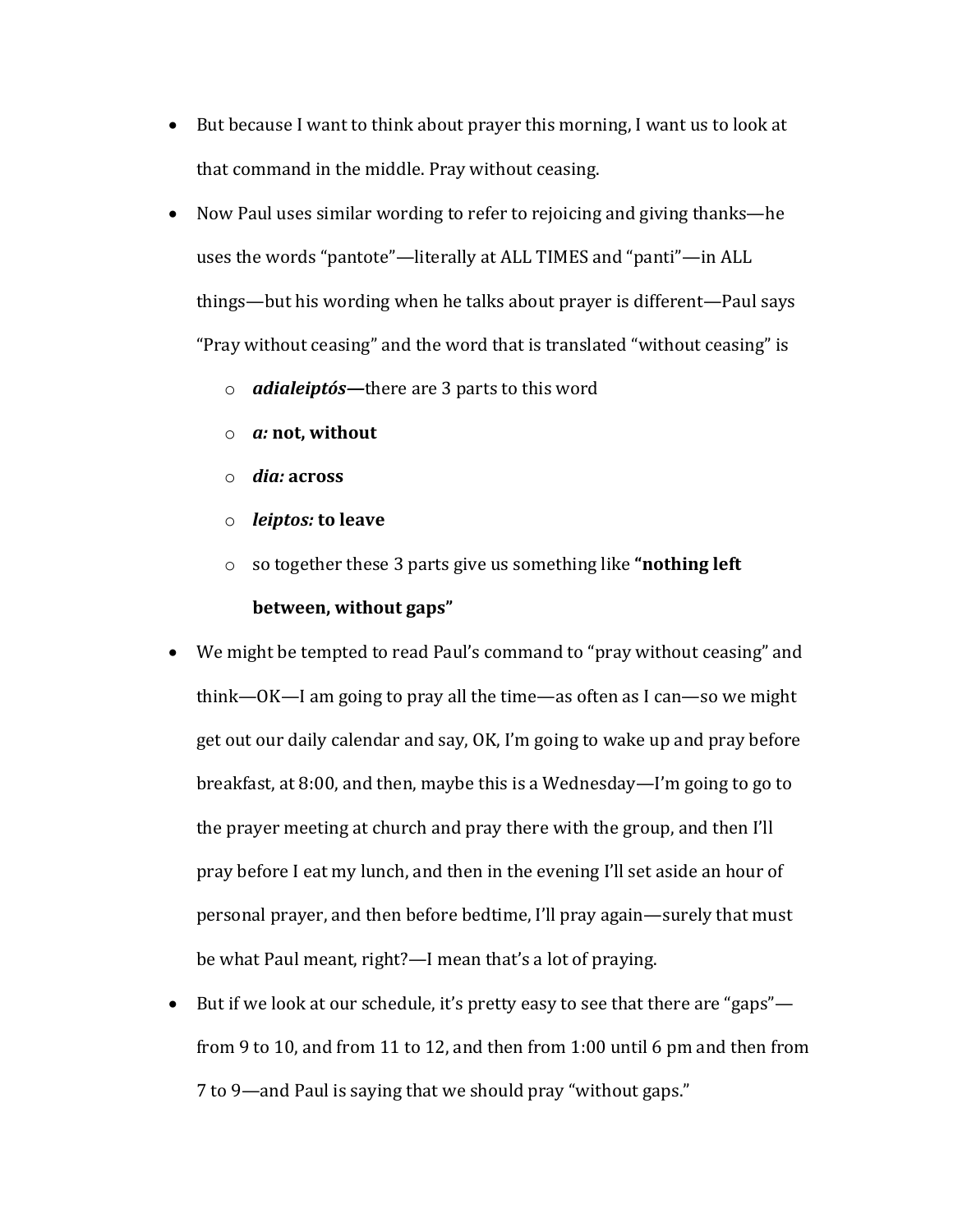- Is he suggesting the impossible?
- Is he asking the Thessalonian church to do something he can't do? That no one can do?
- I don't think so. I don't think Paul would ask the church to do something that couldn't be done, nor would he ask them to do something he himself wasn't doing.
- But how? How is it possible to pray without ceasing—to pray without gaps to mind these gaps?
- I want to suggest two ways that we can mind these gaps—two ways that we can "pray without ceasing."
- First way that we can mind the gaps: Fill them with words. With words—but what words?
- Well first of all, fill them with your words—and you probably already know what this means. These are all the ways that we pray as individuals. This is that "active prayer" that we pray when we wake up in the morning, at mealtimes, when we go to bed at night, in those special times that we set aside for ourselves to bring our thanksgiving and our petitions to God
- But we can also develop the habit of using our words in prayer more often whether we speak out loud or in that inner monologue that we all carry with us, we can cultivate directing our thought and words toward God—when we're in the queue at the grocery, we can pray for the people around us, when we think of our church we can pray for our people and our programs and our future, when we're driving or walking through our community, we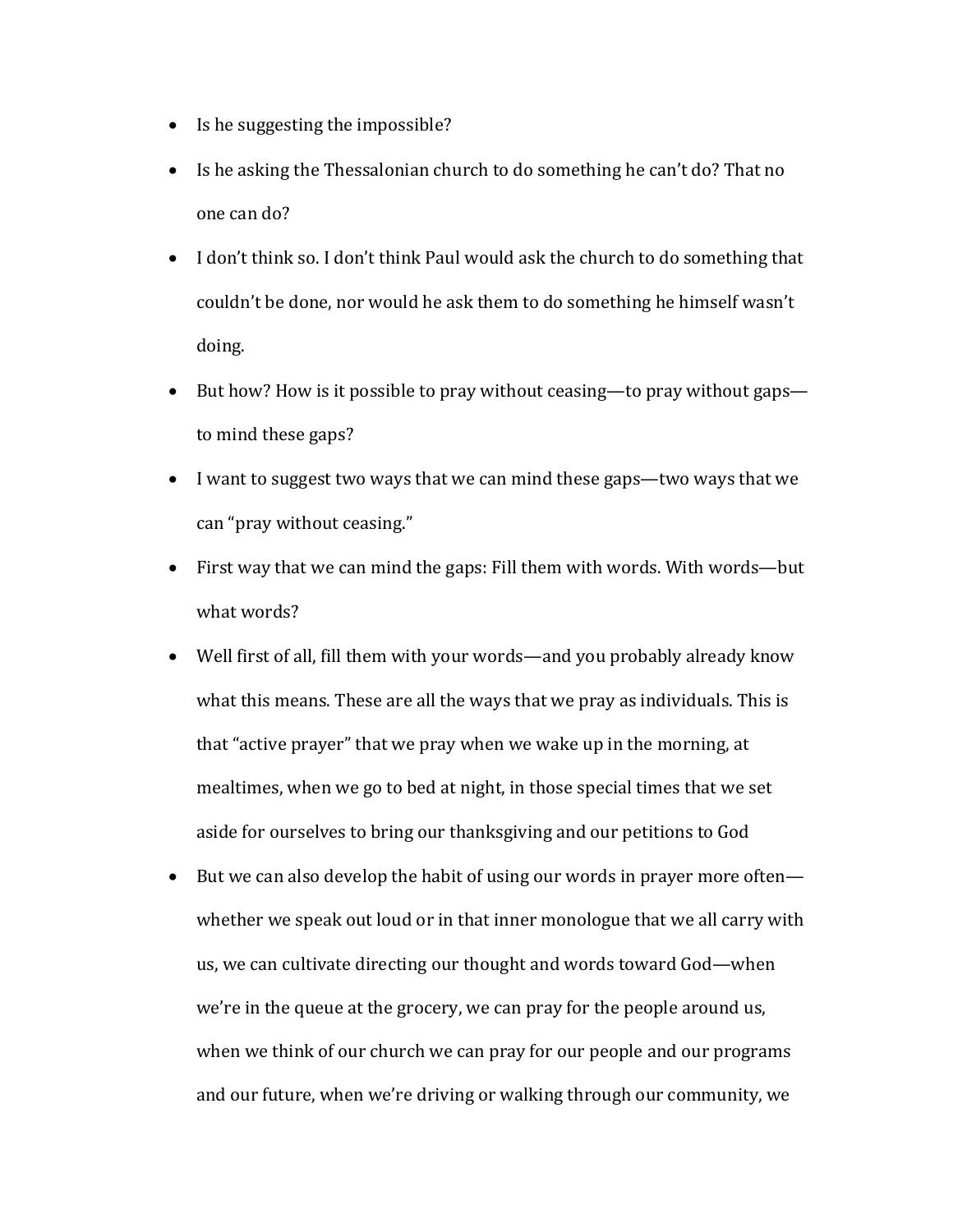can pray for God's guidance and direction--we all have the ability to use our words in such a way—and if you need to, you can give yourself some reminders—put a note on your mirror or set a reminder on your phone whatever it takes to cultivate that habit of prayer.

- But you can use not only YOUR words, but
- Our words: when we pray together in groups or as a church, we lift our voices together in agreement. We do this on Sunday mornings at pre-brunch worship, we do this at Second Helping Bible Studies, we do this at the prayer meeting on Wednesdays, we do this in small groups of friends who meet at the park or at a restaurant or at each others' homes—we do this pretty much anytime we come together because prayer has a way of binding us together as followers of Jesus and making straight the way for the coming Kingdom.
- Now some may say, "but I don't feel that I have the gift of being articulate, of being able to pray out loud in a group of believers—that makes me uncomfortable"—and I want you to know that that is just fine—the silent prayer of every person in a group that's praying together in agreement is just as important as the prayer of the one who's speaking—and I'll tell you what else,
- I have heard some folks who could inspire others when they prayed out loud, whose prayers were beautiful and uplifting and seemed to open up heaven itself and lift an audience into the very throneroom of the Almighty—and that's a wonderful thing, but it's not necessary; it's not the important thing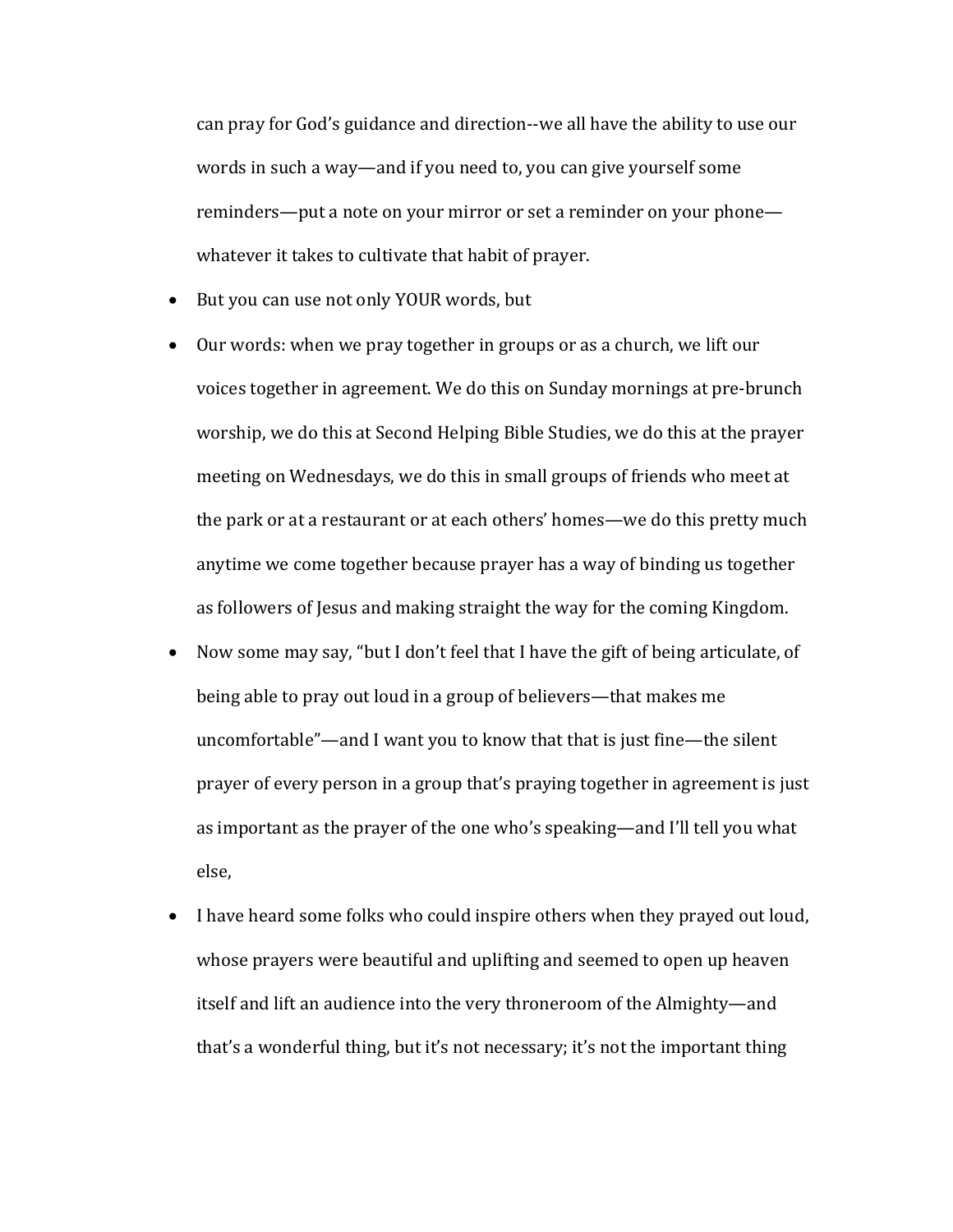- A prayer can be eloquent, and inspiring, and beautiful, but an eloquent prayer is no more efficacious or pleasing to God than a stumbling, awkward, elementary, inarticulate, but **sincere** prayer—and an **insincere eloquent** prayer is neither efficacious nor pleasing to God
- When we pray, we pray toward God, to God—not TO people—we may pray on behalf of people, and people may hear our prayer and be moved by it, but the only audience that REALLY matters is almighty God—that's why in Matthew 6, as we heard Pastor Tasha share with us, Jesus says, don't be like the hypocrites who "love to stand and pray in the synagogues and at the street corners, so that they may be seen by others," because they have received their reward---and don't be like those Gentiles who heap up empty phrases and think that they will be heard because of their many words, because your Father knows what you need before you ask him."
- Prayer is not a PERFORMANCE--That is, when you pray—PARTICIPATE, don't PONTIFICATE.
	- You can fill those gaps with YOUR words, and with OUR words, and finally we can fill those gaps with
- Their words: with their words—but who are they? They are the host of saints and God-fearing believers who left us with their words of encouragement, of dedication, of wisdom, of thanksgiving over thousands of years
- Tom Wright reminded us in that video that Paul practiced the recitation of the Hebrew prayers, like the Shema and the V'ahavta—Shema O Israel the Lord is God, the Lord is one, and you shall love the Lord your God with all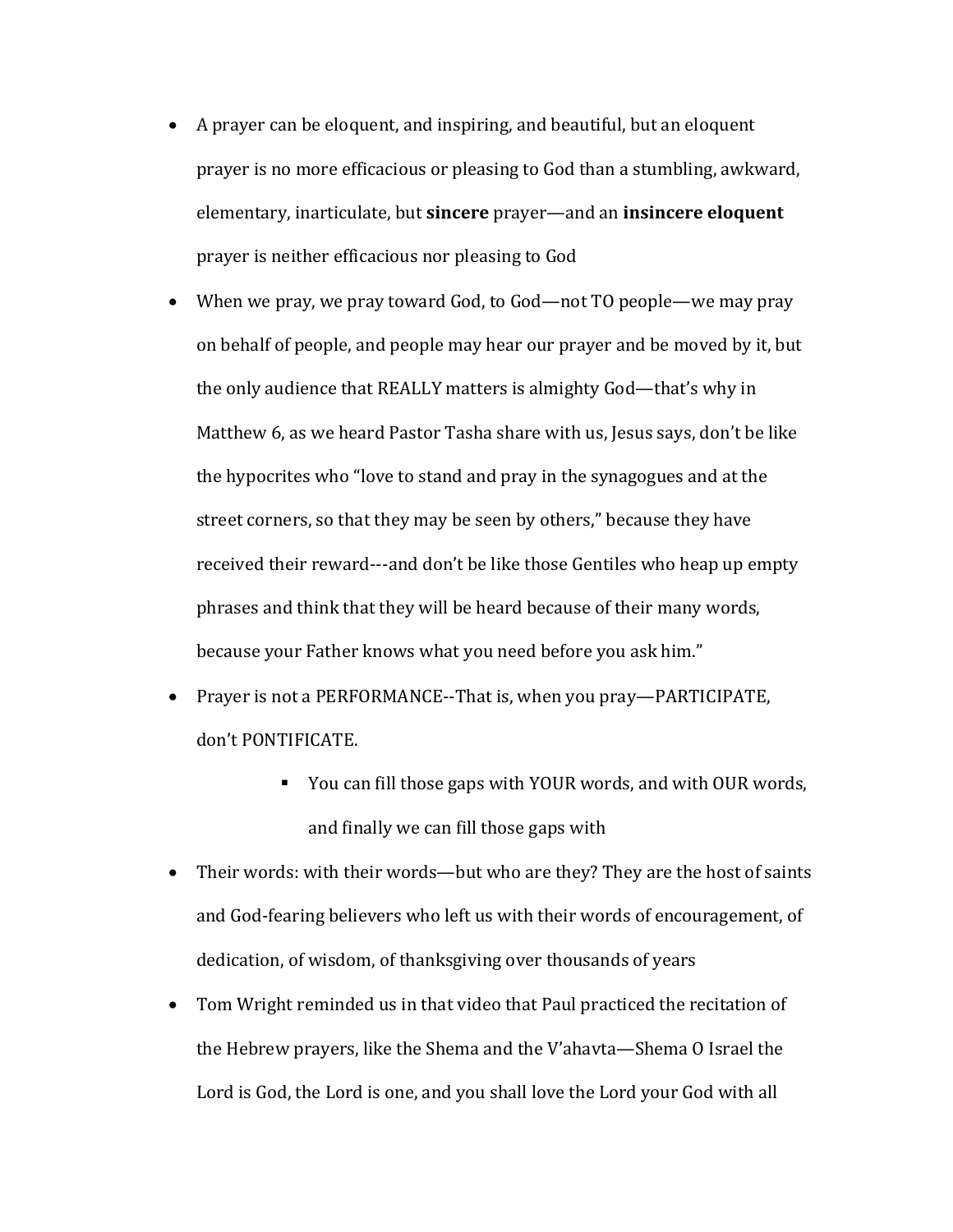your heart and all your soul and all your mind and all your strength—Dr Wright suggests that Paul was likely to have been reciting this prayer not only on the road to Damascus, but also at the end of his life as his executioner raised his blade.

- Now it's certainly true that some would suggest that such memorization and recitation can become an empty exercise, and I think that's a valid point, because anything can become an empty exercise if you do it with the wrong attitude, but with an attitude of worship and devotion and meditative focus upon God, written and recited prayers can provide opportunities for God to reveal ancient life-changing truths to us, they can provide a connection to our tradition that reassures us of the history of the faith and our position within the building of the Kingdom.
- So I would encourage you to search out and commit to memory the historical prayers of our tradition—The Lord's Prayer—our Father, who art in Heaven Hallowed be thy name, the Psalms—not just those Psalms of Thanksgiving, but also the psalms of Lament—those that give voice to desperation and confusion and cry out for rescue as well as the psalms of Praise—and also the prayers of the Saints like St Francis, who wrote:
	- o Lord, make me an instrument of your peace Where there is hatred, let me sow love Where there is injury, pardon Where there is doubt, faith Where there is despair, hope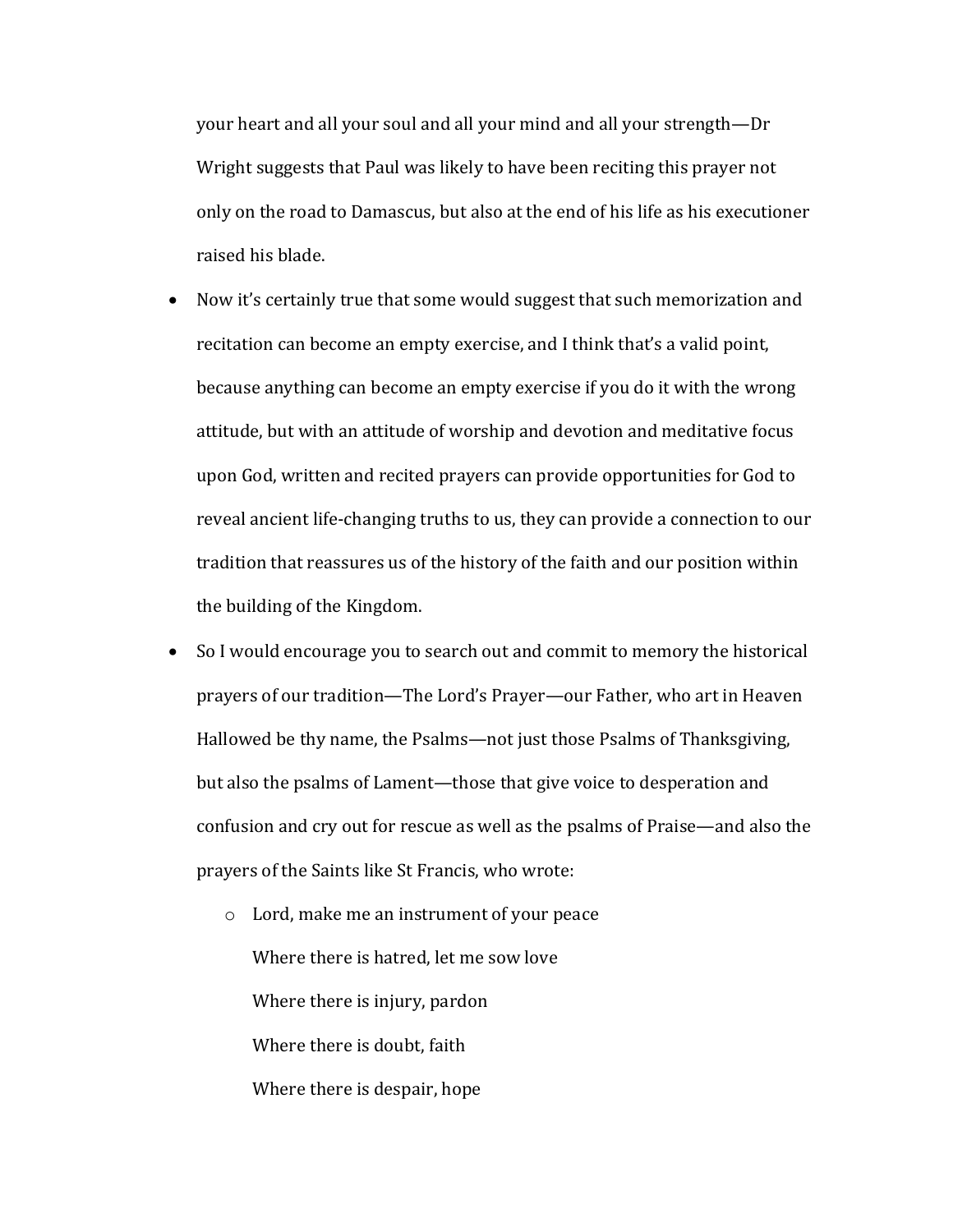Where there is darkness, light

And where there is sadness, joy

- $\circ$  and of course another you probably know, Rheinhold Niebuhr's "Serenity Prayer"—God grant me the serenity to accept the things I cannot change, courage to change the things I can, and the wisdom to know the difference
- And so we can fill the gaps in our time with words—your words, our words, their words—but we can also fill the gaps with
- Silence
- Sometimes when Tasha and I are apart, maybe one of us is at home and the other is at the church, we'll call each other on FaceTime, and just be connected—not having a conversation necessarily, but available to each other—in each other's virtual presence
- I think the first time we did this was when Tasha was on a fishing trip in Alaska with her Dad—and I couldn't go because I had work—but whenever she could, she'd call. And I'd sit at my desk, or I'd be washing dishes, or feeding the animals or watering the garden—and she'd be fishing, or sitting on the porch of her cabin, and we'd just "be together"—and we wouldn't always talk—much of the time we were just doing whatever we were doing while listening for the other to speak—and we could do that as long as there were no gaps in the connection—and so even though I was doing some mundane task, I was actively listening for her to speak. And she was doing the same.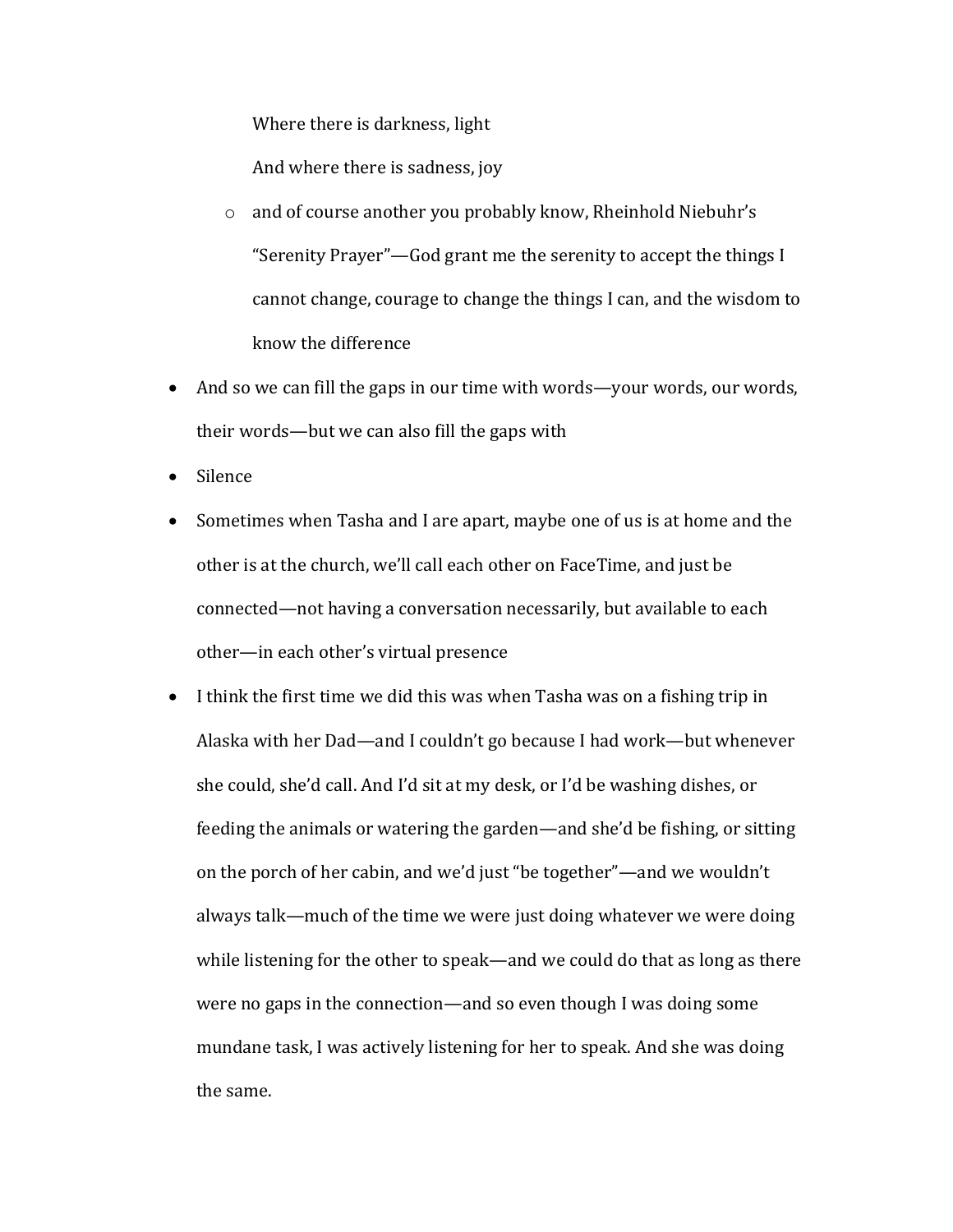- And this I think is a good illustration of the other side of a prayerful life praying without gaps doesn't just mean talking all the time—offering words—it also means listening—so even though we might describe this as "passive prayer" because we're not talking, it is not simply passive—it is active listening—even when we are engaged in the mundane tasks of our day-to-day life, we can actively listen for God's voice, for the direction and guidance of the Spirit-
- but even in those times when we're able to carve out some space and time in our busy lives specifically for prayer and meditation, even in those times we may find that it's hard work to clear away the busy-ness from our minds
- And that's because the adversary loves to present us with all kinds of worries—all sorts of problems and tasks that need to be done—the devil has a way of making us think that we are ultimately in charge of whether or not everything gets done—and the devil will use those things, and our concern about them, to get in the way of our being able to listen to what God is saying to us.
- But a conversation is made up of both speaking and listening, and so is prayer
- And so, when we think of praying without ceasing, of praying without gaps, listening is just as important as speaking, silence is just as important as words
	- $\circ$  We certainly see this in the life of the Apostle Paul as it's described in the  $16<sup>th</sup>$  chapter of Acts—it's there in your listening guide—that's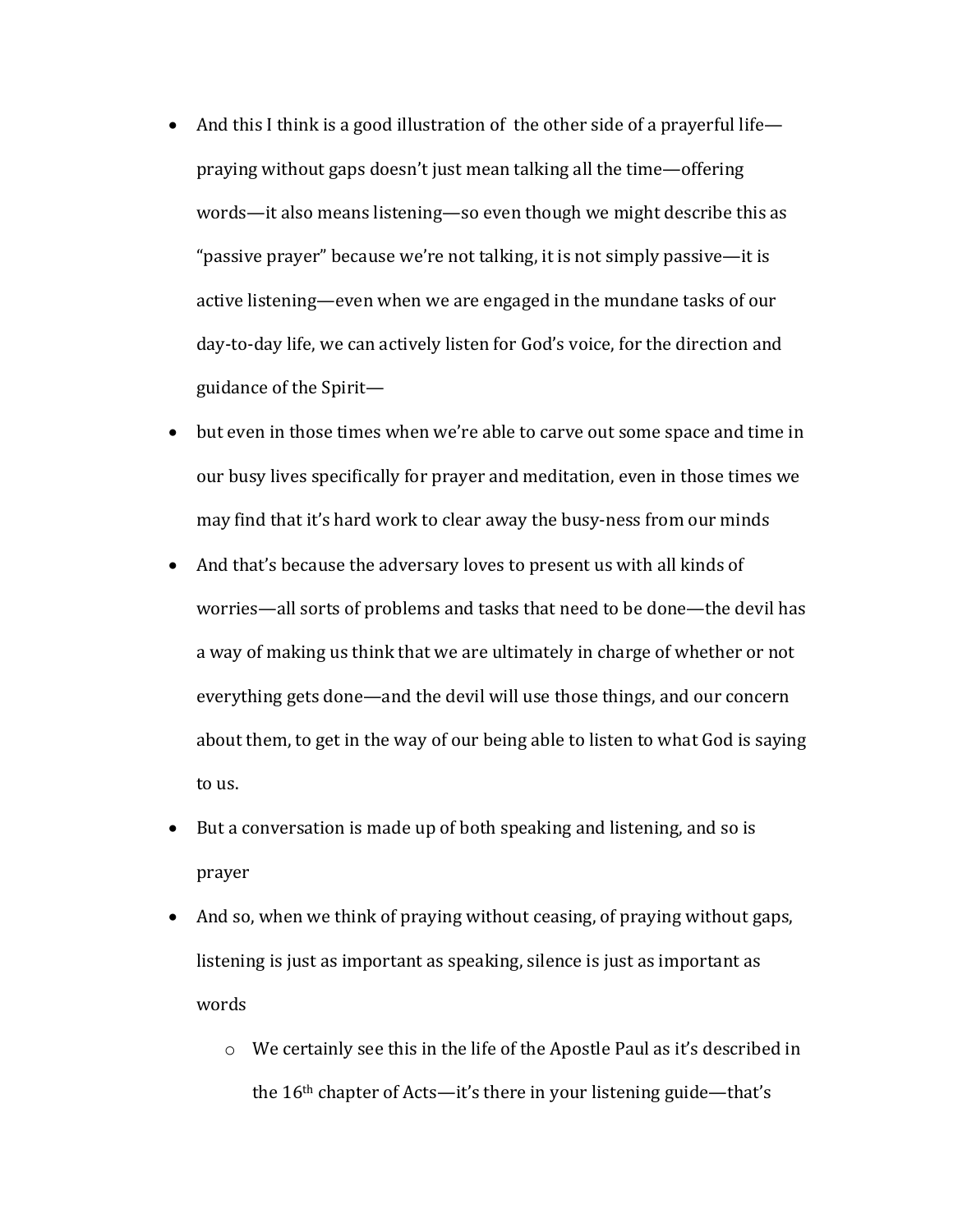when the apostle Paul and his companion travel one way and the Holy Spirit prevents their advance, then they go another way and the Spirit says no again, and then Paul has a vision that tells him to go to Macedonia.

- $\circ$  This kind of being led by the Spirit is only possible because Paul is actively listening to the Holy Spirit, because he is filling the gaps not only with words but with silence—he is taking the time to be quiet, to stop speaking, to allow space for the Spirit to speak—because he is "praying without ceasing"
- And so, when Paul says to "pray without ceasing," he's not talking about taking one activity in our lives—prayer-- and doing it a  $LOT$ —he's talking about a way of living. He's talking about a lifestyle that is at every moment connected to God and to the Holy Spirit, that at every moment shares in words our concerns and thanksgiving, our petitions and praises, and listens in silence to the leading of the Holy Spirit—so that every step, every decision, every action, is guided by the will of God.
- And so we see that these three commands in this sentence, **Rejoice (always)**, **pray** (without ceasing), and give thanks (in all circumstances)—go together—it is BECAUSE we pray without ceasing that we can rejoice always and give thanks in all situations, because we know that as each step we take is guided by the Holy Spirit, where we are at any time is exactly where we are supposed to be—so when Paul is in prison, he's not thinking "what mistake did I make that got me here?" or "I need to figure out a way to fix this